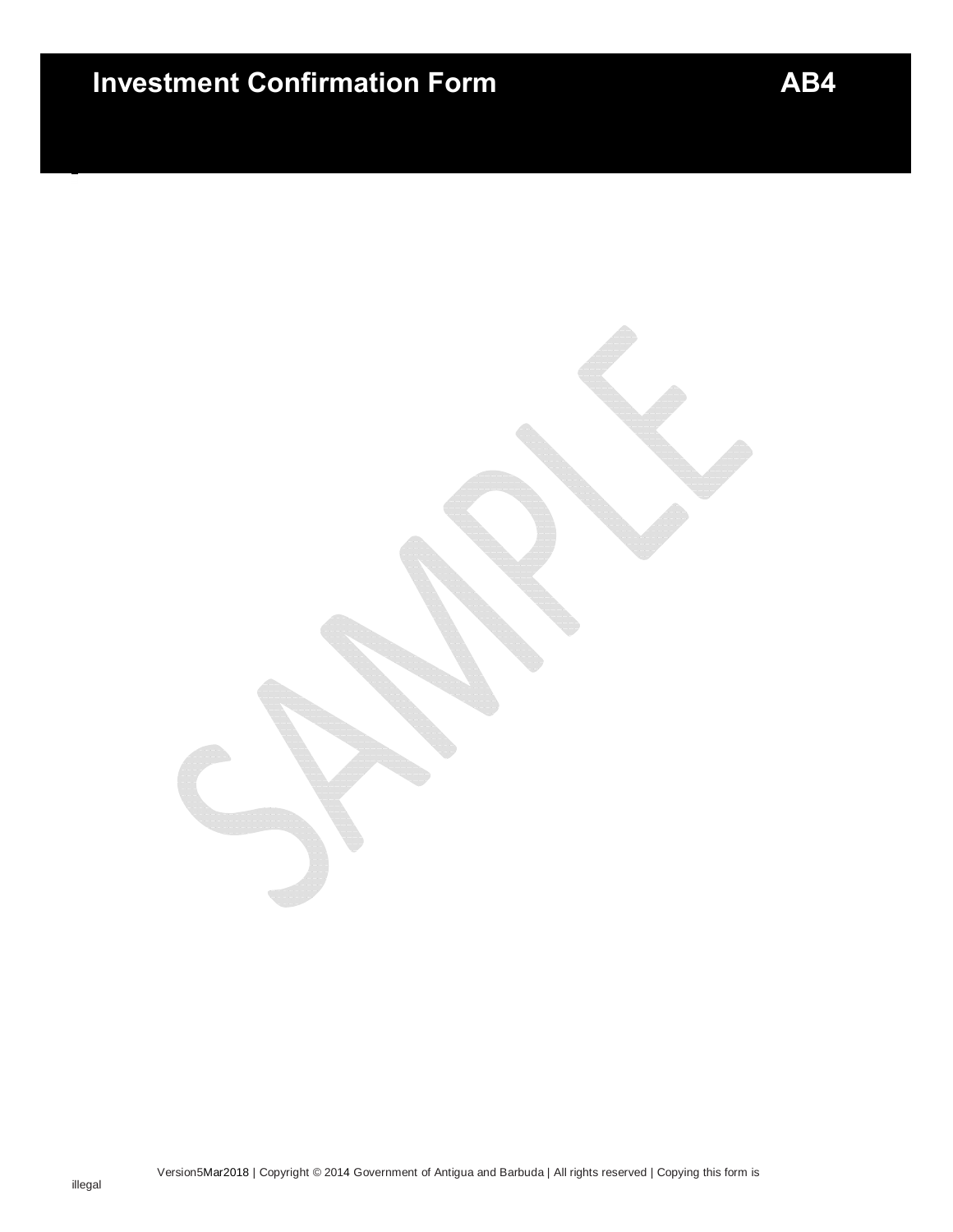

The Government of Antigua and Barbuda

# Application for Registration as a Citizen of Antigua and Barbuda

# Citizenship by Investment Program

| For Official Use Only |  |
|-----------------------|--|
| Reference Number      |  |
| Agents Licence Number |  |
| Date Received         |  |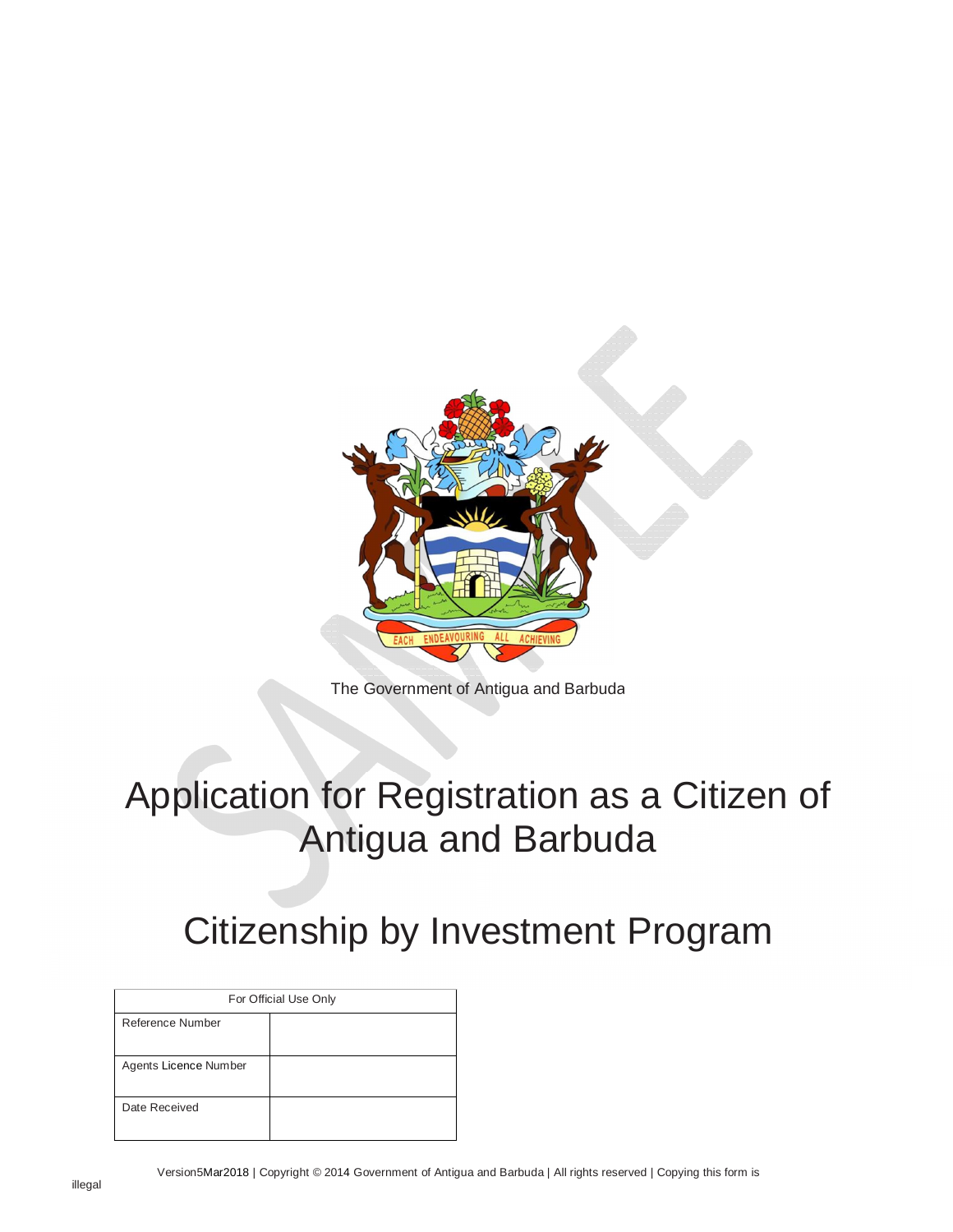## **Investment Confirmation Form**

This Investment Confirmation form is to be completed in English by the main applicant only. Family applicants should be mentioned in section B of this form and the total amounts calculated according to the appropriate investment.

#### **Section A: Your Personal Details**

| A1. Surname or Family Name (as shown in passport) | A2. First or Given Name(s) (as shown in passport) |  |
|---------------------------------------------------|---------------------------------------------------|--|
| A3. Place and Country of Birth                    | A4. Date of birth<br>A5. Gender                   |  |
|                                                   | $\Box$ Male<br>$\Box$ Female<br>$\Box$<br>M<br>M  |  |
| <b>Section B: Family Details</b>                  |                                                   |  |

#### **Section B: Family Details**

| B1. Details of Family Members to be included in the Application |               |                                |  |
|-----------------------------------------------------------------|---------------|--------------------------------|--|
| Surname/First Name                                              | Date of Birth | Relationship to main applicant |  |
| i)                                                              |               |                                |  |
| ii)                                                             |               |                                |  |
| iii)                                                            |               |                                |  |
| iv)                                                             |               |                                |  |
| V)                                                              |               |                                |  |
| vi)                                                             |               |                                |  |
| vii)                                                            |               |                                |  |
| viii)                                                           |               |                                |  |

#### **Section C: Citizenship Investment Criteria**

%Gitizenship Investment+means:

a) The purchase of real estate in an approved project, in accordance with regulation 6 of the Antigua and Barbuda Citizenship by Investment Act (2013); or

b) A contribution to the National Development Fund (%NDF+) in accordance with regulation 7 of the Antigua and Barbuda Citizenship by Investment Act (2013); or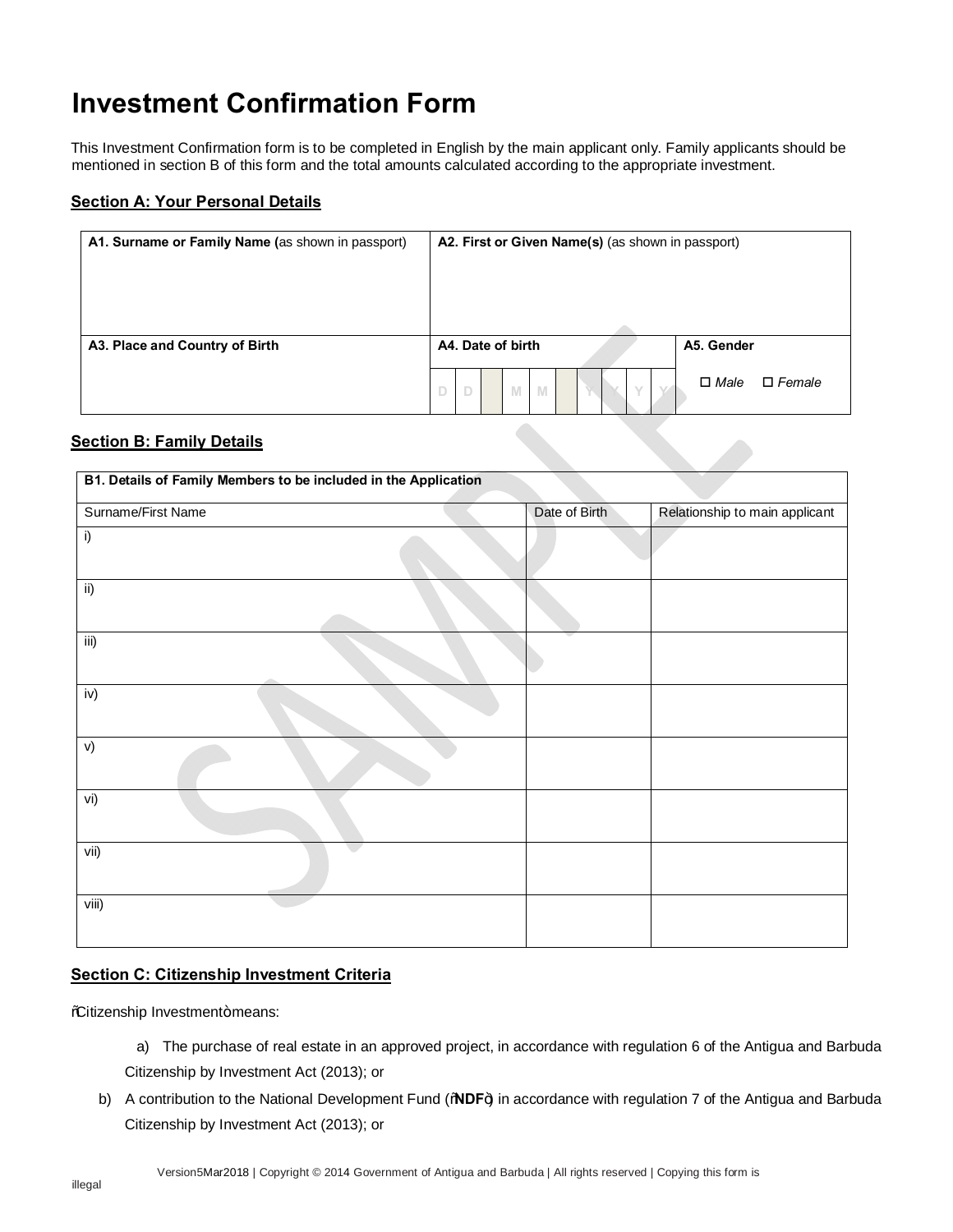c) An investment in a business in Antigua and Barbuda in accordance with regulation 9 of the Antigua and Barbuda Citizenship by Investment Act (2013);

#### **Please complete only ONE of sections D – F, according to the type of investment you are making.**

#### **Section D: Real Estate** (if applicable, will be greater than USD 400,000.00)

| D1. Real Estate Project              |                                                                                                                                                                                                                        |
|--------------------------------------|------------------------------------------------------------------------------------------------------------------------------------------------------------------------------------------------------------------------|
|                                      |                                                                                                                                                                                                                        |
|                                      |                                                                                                                                                                                                                        |
|                                      |                                                                                                                                                                                                                        |
| D <sub>2</sub> . Unit Name or Number |                                                                                                                                                                                                                        |
|                                      |                                                                                                                                                                                                                        |
|                                      |                                                                                                                                                                                                                        |
|                                      |                                                                                                                                                                                                                        |
| D3. Purchase Price (in USD)          |                                                                                                                                                                                                                        |
|                                      |                                                                                                                                                                                                                        |
|                                      |                                                                                                                                                                                                                        |
|                                      |                                                                                                                                                                                                                        |
|                                      | D4. Please tick here to confirm that you are including an original, executed, purchase and sale<br>$\Box$ Yes $\Box$ No<br>agreement between yourself and the developer and an escrow agreement with your application. |
|                                      |                                                                                                                                                                                                                        |

| Section E: Contribution to the NDF: (Under the Limited Time Offer, USD 100,000 . 1 <sup>st</sup> November, 2017 to |  |  |  |  |
|--------------------------------------------------------------------------------------------------------------------|--|--|--|--|
| 31st October, 2018)                                                                                                |  |  |  |  |

**E1. NDF Contribution Amount (in USD)** 

**Section F: Investment in Business** (if applicable, will be greater than USD1,500,000 or under the collective business investment scheme USD 400,000)

**F1. Proposed or existing business name** 

**F2. Proposed or existing business investment (in USD)** 

**F3. If making a joint investment, the names of your business partners**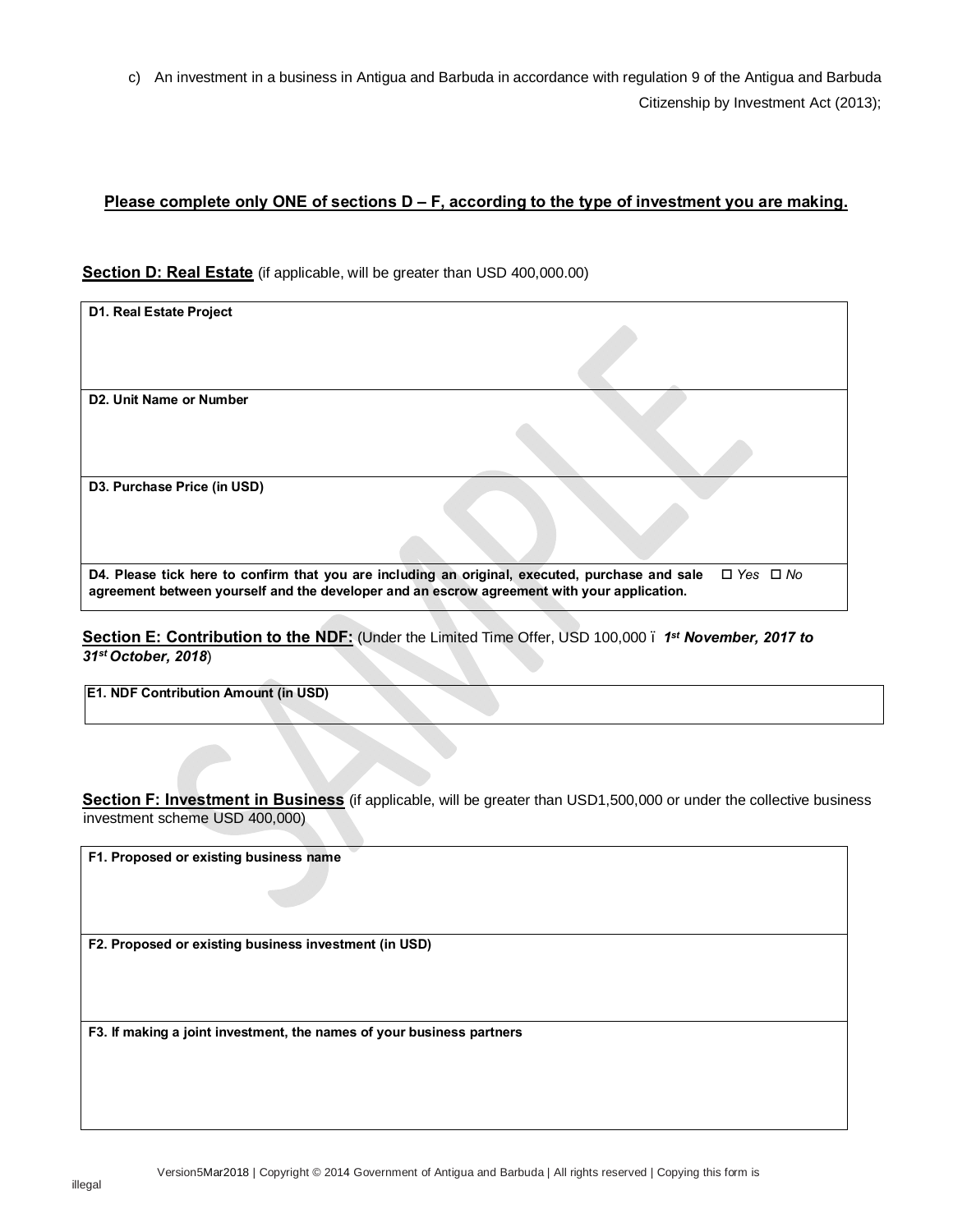#### **Section G: Government and Processing Fees**

#### **Please calculate your government and processing fees according to the following schedule:**

| Fees                                                                           |                   |
|--------------------------------------------------------------------------------|-------------------|
| Processing fee. Family of 1. 4 persons                                         | <b>USD 25,000</b> |
| Processing fee – Family of 1 – 4 persons (Real Estate and Business Investment) | <b>USD 50,000</b> |
| Processing fee. Family of 5                                                    | USD 40,000        |
| Processing fee. Family of 6                                                    | <b>USD 55,000</b> |
| Processing fee. Family of 7                                                    | <b>USD 70,000</b> |
| Processing fee - Each additional dependent                                     | <b>USD 15,000</b> |

### **G1. Total required Government and Processing Fees (in USD)**

| Due diligence fee . Principal applicant               | <b>USD 7,500</b> |
|-------------------------------------------------------|------------------|
| Due diligence fee . Spouse                            | <b>USD 7,500</b> |
| Due diligence fee . Per Dependent child aged 0 . 12   | USD <sub>0</sub> |
| Due diligence fee. Per Dependent child aged 12. 17    | <b>USD 2,000</b> |
| Due diligence fee . Per Dependent child aged 18 . 25  | <b>USD 4,000</b> |
| Due diligence fee . Per Dependent parent aged over 65 | <b>USD 4.000</b> |

**G2. Total required Due Diligence Fees (in USD)** 

### **IMPORTANT: Please note that you are required to accompany the submitted citizenship application with:**

1. Ten percent (10%) of the required Government and Processing Fee, and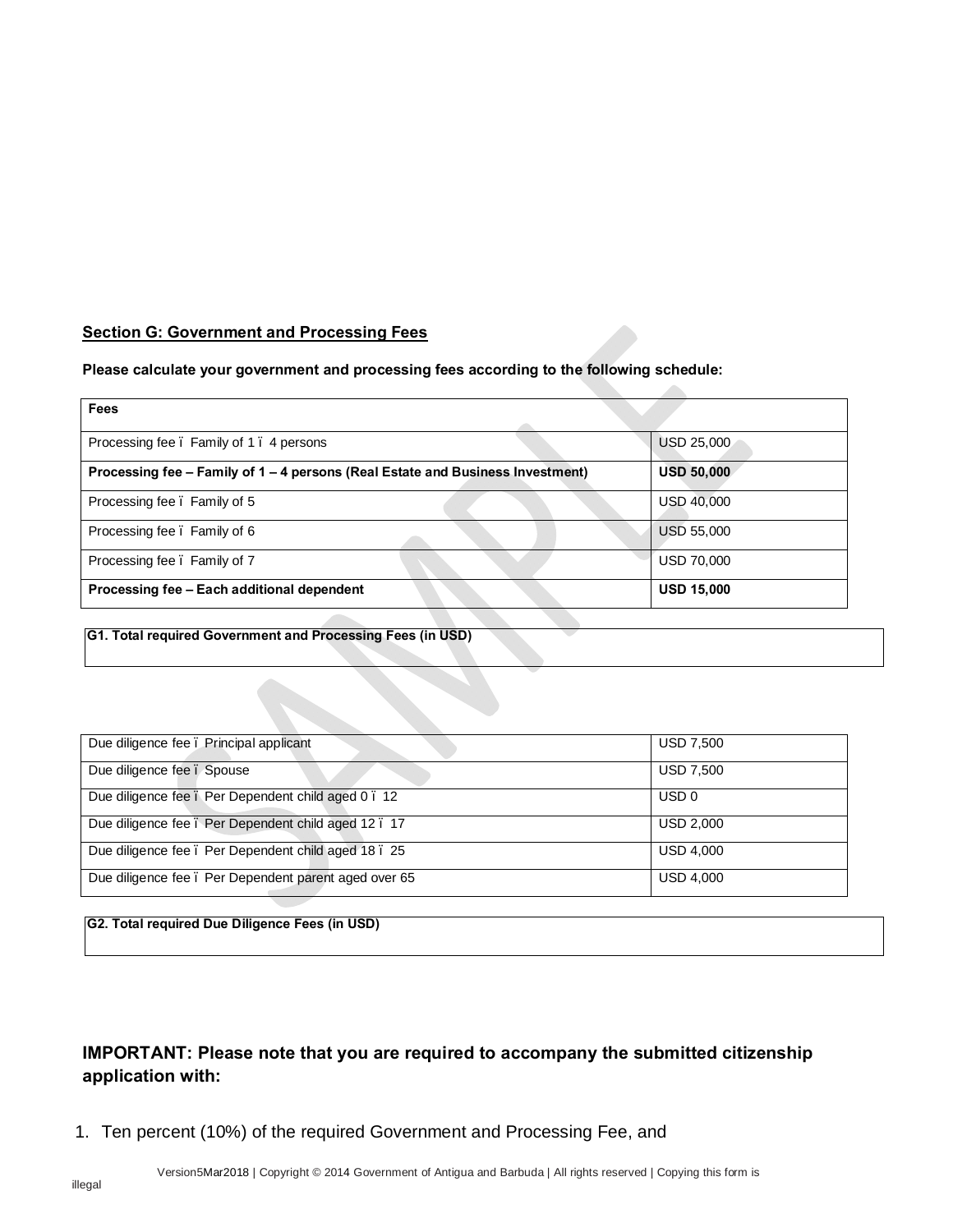2. The full amount of the required Due Diligence Fees as specified above.

#### **Section H: Investment Declaration**

I herewith confirm that I will invest the amount declared above, to be considered my investment which makes me eligible for Citizenship by Investment in Antigua and Barbuda under the Antigua and Barbuda Citizenship by Investment Act (2013).

| Place and Date | Signature of Main Applicant |
|----------------|-----------------------------|
|                |                             |
|                |                             |
|                |                             |

#### **Section I: NDF Contribution Escrow Payment Instructions (if applicable)**

Please pay the total amount in US\$ funds as specified above into the National Development Fund Account, when requested to do so, according to the following bank wire/payment instructions.

| USA     | Pay to:              | <b>Bank of America</b><br>701 Brickell Avenue, 6th Floor<br>Miami<br>Florida, 33131          |
|---------|----------------------|----------------------------------------------------------------------------------------------|
|         |                      | ABA Number: 026009593                                                                        |
|         |                      | <b>SWIFT: BOFAUS3M</b>                                                                       |
|         |                      |                                                                                              |
| Antigua | For credit to:       | <b>Antigua Commercial Bank</b><br>Thames and St Maryos Streets<br>P. O. Box 95<br>St. Johnos |
|         |                      | Routing Number: 1901721716                                                                   |
|         |                      | <b>SWIFT: ANCBAGAG</b>                                                                       |
|         | For final credit to: | Account Name: Citizenship by Investment                                                      |
|         |                      | Account Number: 110000230                                                                    |

#### **Important – Please Read carefully**

You must make sure that;

• You include with the payment, the reference provided by the C.I.U., upon approval of your application, so that your payment can be properly recorded. **The payment may be made from an account other than an account in your personal name, but your complete name and reference number on the approved letter, must appear as reference with the wire transfer.**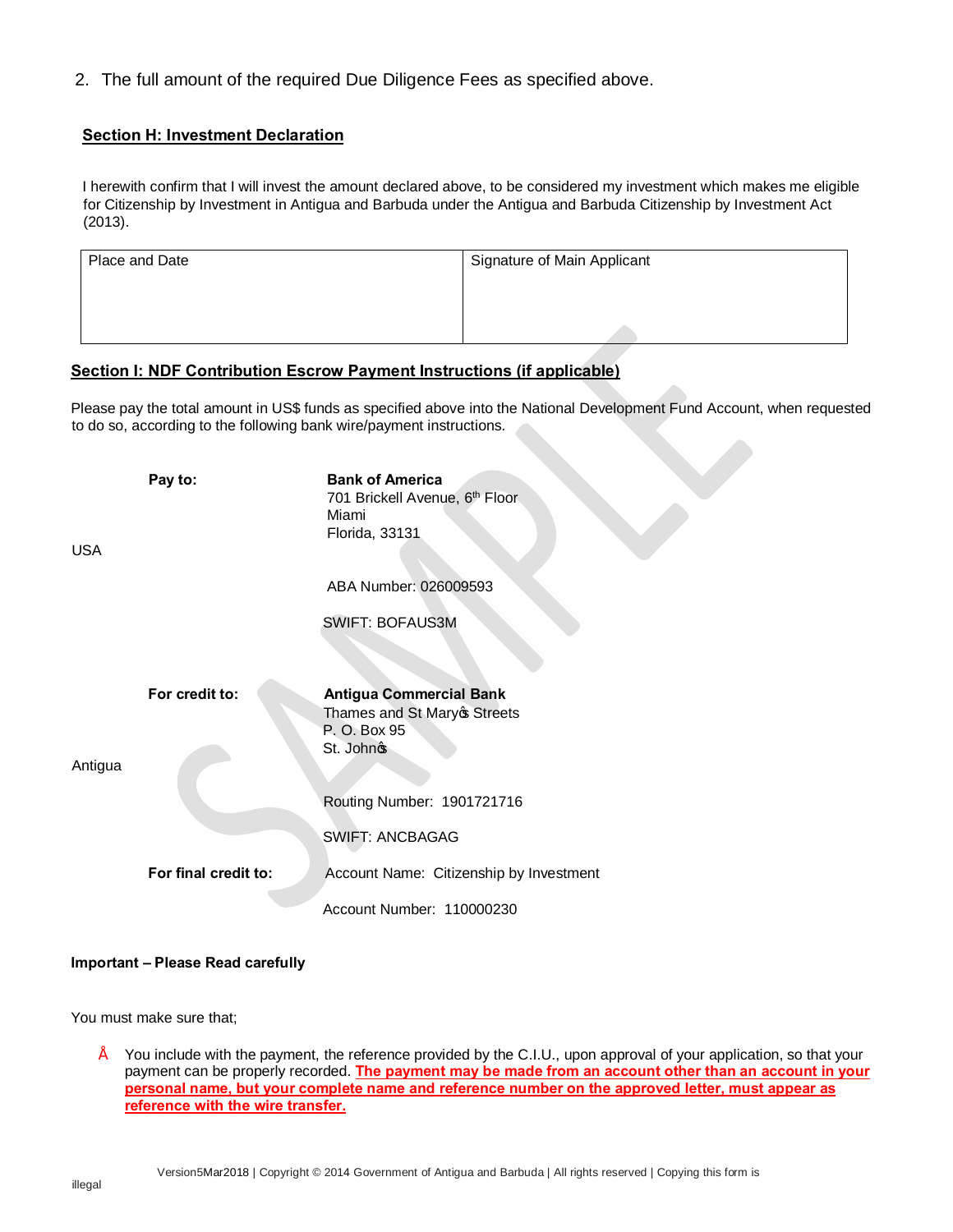• The transfer includes an additional US\$ 70.00 in respect of the charges incurred by the Antigua Commercial Bank in Antigua and Barbuda upon receipt.

• You instruct your bank to cover all transfer charges, including the charges of corresponding banks.

**[This page deliberately left blank]**